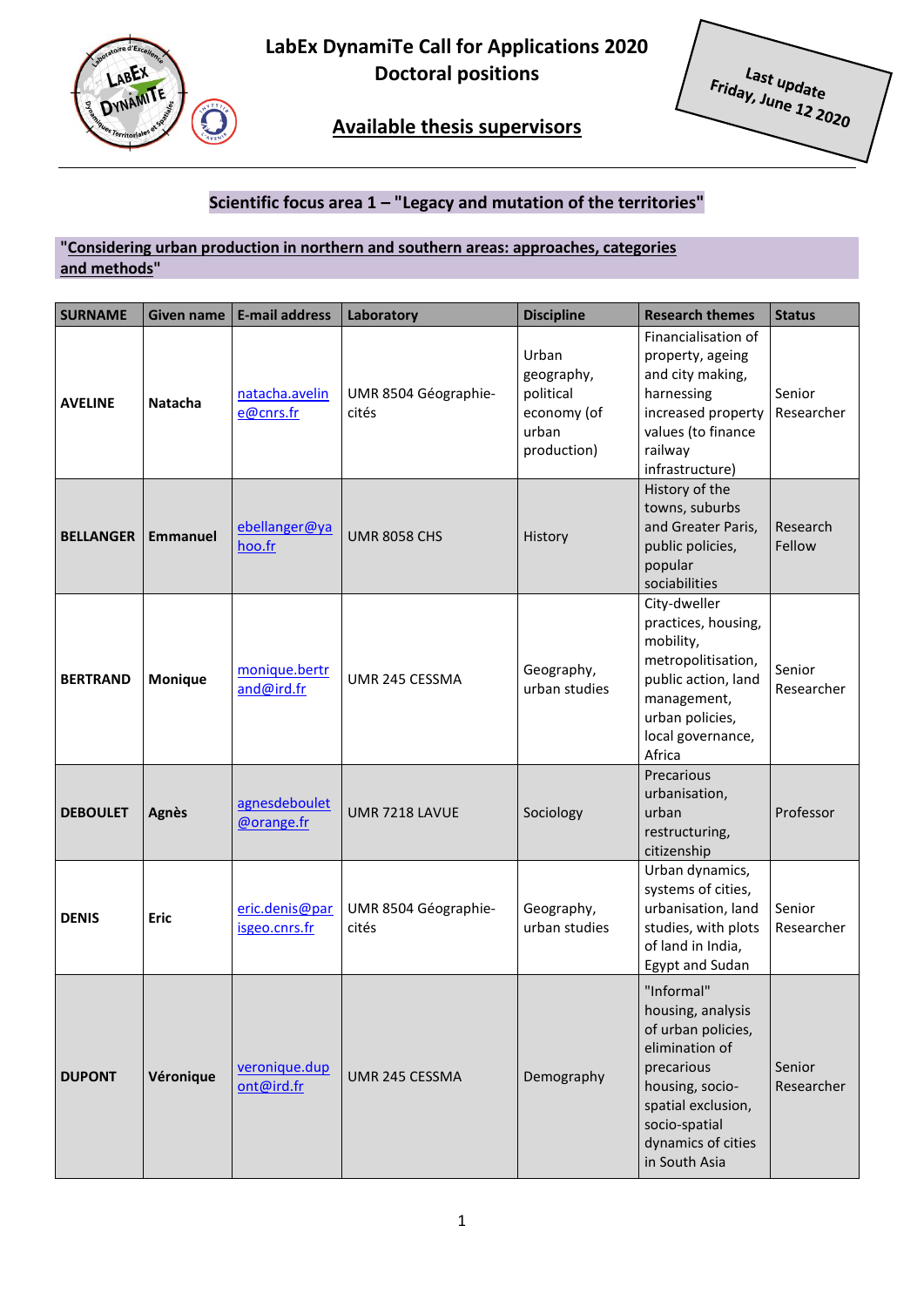| <b>FIJALKOW</b>            | Yankel                                                                                | vankel.fijalkow<br>@paris-<br>valdeseine.arch<br>i.fr | UMR 7218 LAVUE                | Sociology, urban<br>studies           | Housing and<br>habitat policies                                                                                                                                                                             | Professor          |
|----------------------------|---------------------------------------------------------------------------------------|-------------------------------------------------------|-------------------------------|---------------------------------------|-------------------------------------------------------------------------------------------------------------------------------------------------------------------------------------------------------------|--------------------|
| <b>FROMENT</b>             | <b>Pascale</b>                                                                        | pascale.fromen<br>t@univ-<br>paris8.fr                | UMR 7533 LADYSS               | Geography                             | Informal,<br>(Mediterranean)<br>cities, standards,<br>production<br>system,<br>culture/heritage,<br>commons                                                                                                 | Professor          |
| <b>MORANGE</b>             | <b>Marianne</b>                                                                       | marianne.mora<br>nge@univ-<br>paris-diderot.fr        | UMR 245 CESSMA                | Geography                             | Urban policies,<br>neoliberalisation,<br>power, sub-<br>Saharan Africa                                                                                                                                      | Professor          |
| <b>MORELLE</b>             | <b>Marie</b>                                                                          | Marie.Morelle<br>@univ-paris1.fr                      | UMR 8586 Prodig               | Geography                             | Urban studies,<br>carceral studies,<br>political and<br>economic<br>informality,<br>North/South                                                                                                             | Lecturer           |
| OZOUF-<br><b>MARIGNIER</b> | <b>Marie-Vic</b>                                                                      | marie-<br>vic.ozouf-<br>marignier@ehe<br>ss.fr        | UMR 8504 Géographie-<br>cités | Geography,<br>history                 | Territorial public<br>action, knowledge<br>and actions with<br>regard to the<br>territory and the<br>city                                                                                                   | Senior<br>Lecturer |
| <b>PEYRONNIE</b>           | <b>Karine</b><br>(Disponible<br>pour<br>encadrer<br>une thèse<br>en co-<br>direction) | karine.peyronn<br>ie@ird.fr                           | UMR 8586 Prodig               | Urban<br>geography,<br>urban planning | Production of<br>urban space,<br>metropolisation;<br>land, urban<br>property and<br>financialisation of<br>the city; urban<br>governance: in<br><b>Mainland South</b><br>East Asia,<br>particularly in Laos | Research<br>Fellow |
| <b>RAINHORN</b>            | <b>Judith</b>                                                                         | judith.rainhorn<br>@univ-paris1.fr                    | <b>UMR 8058 CHS</b>           | Contemporary<br>history               | Urban and<br>industrial<br>societies, work,<br>social protection<br>and public health,<br>health &<br>environment and<br>health & work<br>policies                                                          | Professor          |
| <b>RIVIERE</b>             | <b>Dominique</b>                                                                      | dr@parisgeo.c<br>nrs.fr                               | UMR 8504 Géographie-<br>cités | Geography                             | Urban, regional<br>and European<br>policies, local<br>development                                                                                                                                           | Professor          |

# **"Systems of settlement over lengthy time spans"**

| <b>SURNAME</b>                |      | Given name   E-mail address                      | Laboratory                      | <b>Discipline</b> | <b>Research themes</b> | <b>Status</b> |
|-------------------------------|------|--------------------------------------------------|---------------------------------|-------------------|------------------------|---------------|
| <b>BRETAGNO</b><br><b>LLE</b> | Anne | anne.bretagnol<br>le@parisgeo.cn<br><u>rs.fr</u> | I UMR 8504 Géographie-<br>cités | Geography         | Settlement<br>systems  | Professor     |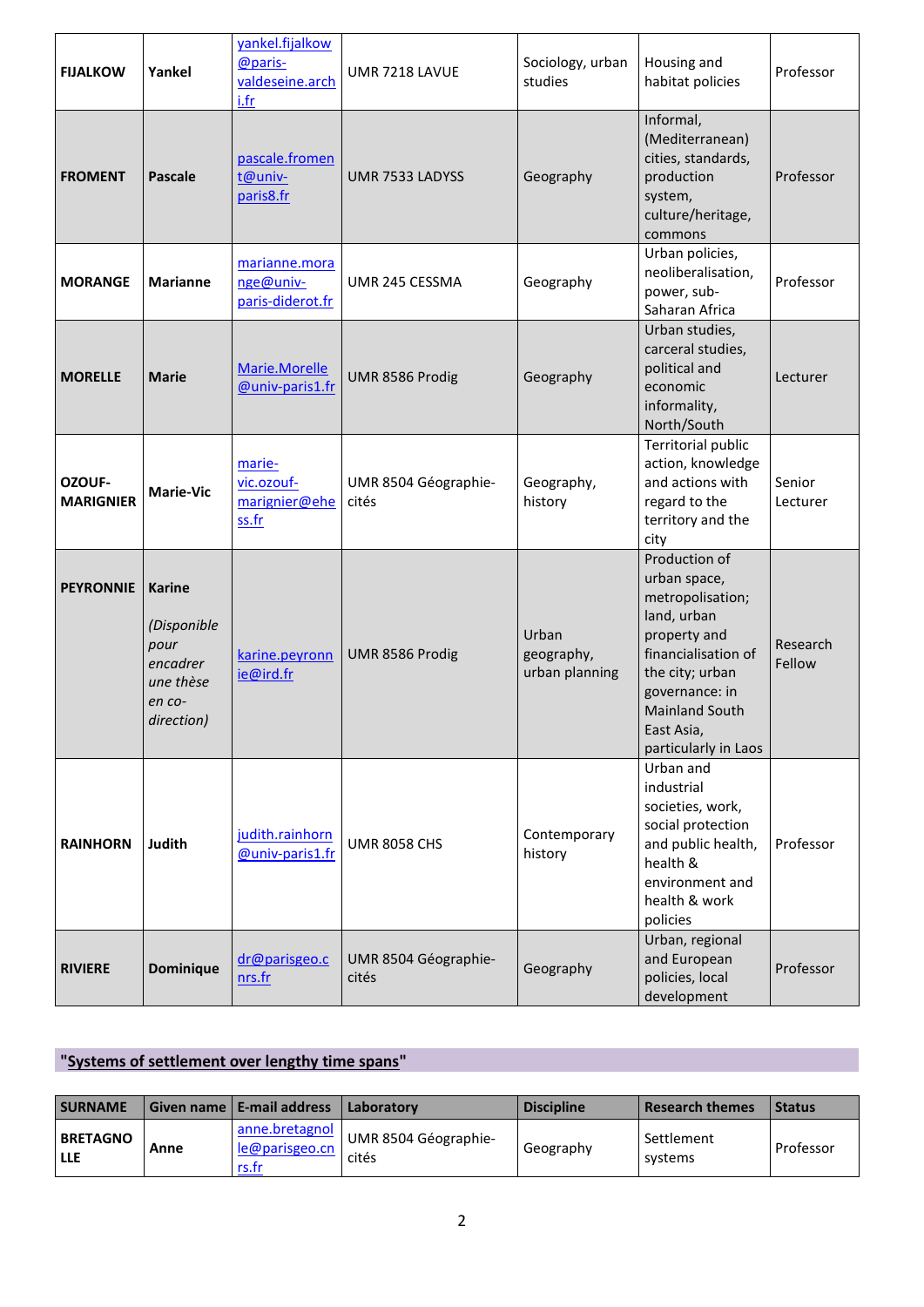| <b>OZOUF-</b><br><b>MARIGNIER</b> | <b>Marie-Vic</b> | ozoufmv@ehes<br><u>s.fr</u>  | UMR 8504 Géographie-<br>cités | Geography,<br>history | Territorial public<br>action, knowledge<br>and actions with<br>regard to the<br>territory and the<br>city | Senior<br>Lecturer |
|-----------------------------------|------------------|------------------------------|-------------------------------|-----------------------|-----------------------------------------------------------------------------------------------------------|--------------------|
| <b>ROBERT</b>                     | Sandrine         | Sandrine.rober<br>t@ehess.fr | UMR 8504 Géographie-<br>cités | Geography             | Archaeo-<br>geography                                                                                     | Lecturer           |

## **"Circulation of models and heterogeneity of developments"**

| <b>SURNAME</b>                 | <b>Given name</b>       | <b>E-mail address</b>                   | Laboratory      | <b>Discipline</b>       | <b>Research themes</b>               | <b>Status</b>        |
|--------------------------------|-------------------------|-----------------------------------------|-----------------|-------------------------|--------------------------------------|----------------------|
| <b>D'ALESSAN</b><br><b>DRO</b> | Cristina                | cristina.dalessa<br>ndro@wanado<br>Q.fr | UMR 8586 Prodig | Geography               | Natural resource<br>governance       | Research<br>Fellow   |
| <b>METZGER</b>                 | Pascale                 | pascale.metzge<br>r@ird.fr              | UMR 8586 Prodig | Sociology,<br>geography | Risk management                      | Research<br>Fellow   |
| <b>ZERAH</b>                   | Marie-<br><b>Hélène</b> | marie-<br>helene.zerah@<br>ird.fr       | UMR 245 CESSMA  | Urban planning          | Large Asian cities<br>Urban services | Senior<br>Researcher |

## **"The construction of spatiality in ancient societies"**

| <b>SURNAME</b>   | <b>Given name</b> | <b>E-mail address</b>                                          | Laboratory      | <b>Discipline</b>               | <b>Research themes</b>                                                                                                                              | <b>Status</b>      |
|------------------|-------------------|----------------------------------------------------------------|-----------------|---------------------------------|-----------------------------------------------------------------------------------------------------------------------------------------------------|--------------------|
| <b>BARBIER</b>   | Josiane           | jbarbier@paris<br>nanterre.fr                                  | UMR 7041 ArScAn | Medieval history                | North-western<br>Europe, Gaul and<br>Frankish areas,<br>States, barbarian<br>kingdoms,<br>territories, cities,<br>topography,<br>borders, networks. | Lecturer           |
| <b>CHAMBON</b>   | Grégory           | gregory.chamb<br>on29@gmail.co<br>m                            | UMR 8210 ANHIMA | Assyriology                     | Ancient<br>knowledge and<br>skills, material<br>culture, history of<br>techniques                                                                   | Senior<br>Lecturer |
| <b>CHAUSSON</b>  | <b>Francois</b>   | francois.chauss<br>on@univ-<br>paris1.fr                       | UMR 8210 ANHIMA | History of the<br>Roman Empire  | Social, political,<br>administrative<br>history, epigraphy,<br>prosopograhy                                                                         | Professor          |
| <b>D'ERCOLE</b>  | <b>Cecilia</b>    | mcdercol@ehe<br>ss.fr                                          | UMR 8210 ANHIMA | Ancient history,<br>archaeology | Trade                                                                                                                                               | Senior<br>Lecturer |
| <b>DESTEPHEN</b> | Sylvain           | SDESTEPH@PA<br><b>RISNANTERRE.F</b><br>$\overline{\mathbf{R}}$ | UMR 7041 ArScAn | Roman history                   | The Roman East                                                                                                                                      | Lecturer           |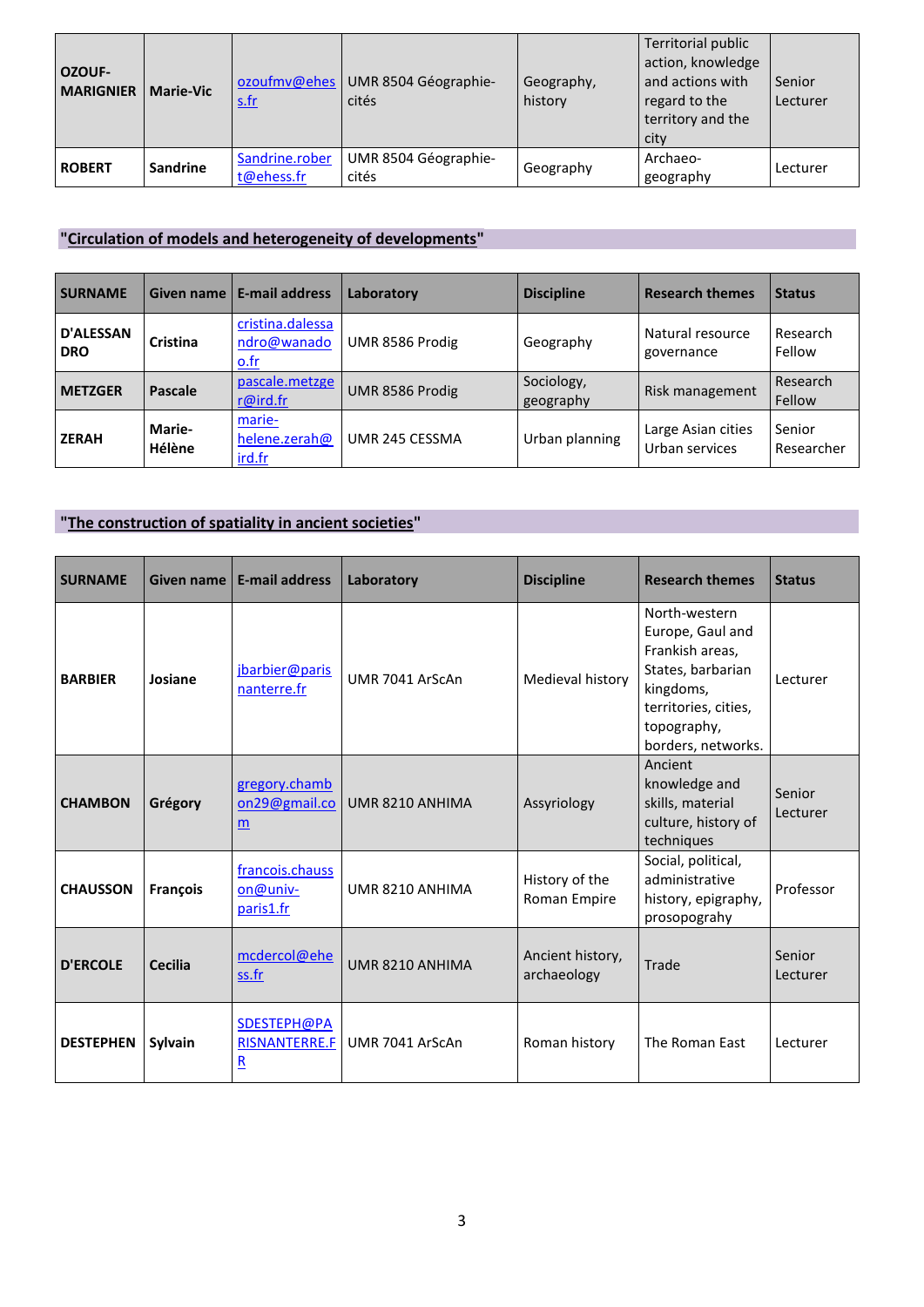| <b>GONZALEZ</b><br><b>VILLAESCU</b><br><b>SA</b> | <b>Ricardo</b> | ricardo.gv@par<br>isnanterre.fr                | UMR 7041 ArScAn | Archaeology of<br>Gaul and the<br>European north-<br>west;<br>archaeology and<br>provincial history<br>of the Roman<br>Empire | Coastal areas, the<br>shore and the<br>littoral zone as an<br>individualised<br>landscape,<br>networks and<br>interactions<br>between island<br>and coastal<br>societies, shapes<br>of cities, low-<br>density urban<br>planning, Roman<br>urban planning's<br>reception. | Professor |
|--------------------------------------------------|----------------|------------------------------------------------|-----------------|-------------------------------------------------------------------------------------------------------------------------------|---------------------------------------------------------------------------------------------------------------------------------------------------------------------------------------------------------------------------------------------------------------------------|-----------|
| <b>NISSEN</b>                                    | Anne           | anne.nissen@u<br>niv-paris1.fr                 | UMR 7041 ArScAn | Medieval<br>archaeology                                                                                                       | Territorial<br>organisations of<br>rural spaces.<br>Symbolic<br>presentation of<br>landscapes.<br>Rural archaeology.<br>Material<br>expressions of the<br>early Middle Age.<br>Funerary<br>archaeology<br>in northern France<br>and North-<br>Western Europe.             | Professor |
| <b>PROST</b>                                     | <b>Francis</b> | francis prost@<br>univ-paris1.fr               | UMR 7041 ArScAn | Greek<br>archaeology                                                                                                          | Craft industry in<br>Archaic Greece:<br>production,<br>circulation, trade;<br>religious<br>territories,<br>symbolic spaces in<br>the Archaic Greek<br>world; material<br>culture and urban<br>planning of Greek<br>cities in Asia Minor<br>in the Hellenistic<br>period.  | Professor |
| <b>ROSSIGNOL</b>                                 | <b>BENOIT</b>  | <b>Benoit.Rossign</b><br>ol@univ-<br>paris1.fr | UMR 8210 ANHIMA | Ancient history                                                                                                               | Political history of<br>the Roman Empire<br>(Antonine period);<br>military history of<br>the Roman<br>Empire;<br>environmental<br>history; Roman<br>epigraphy.                                                                                                            | Lecturer  |
| <b>VILLENEU</b><br><b>VE</b>                     | François       | francois.vilene<br>uve@univ-<br>paris1.fr      | UMR 7041 ArScAn | Archaeology of<br>historical periods                                                                                          | <b>Territorial and</b><br>settlement<br>dynamics in<br>Ancient Syria and<br>Arabia. Trade<br>flows by road,<br>caravan and sea.<br>Red Sea.                                                                                                                               | Professor |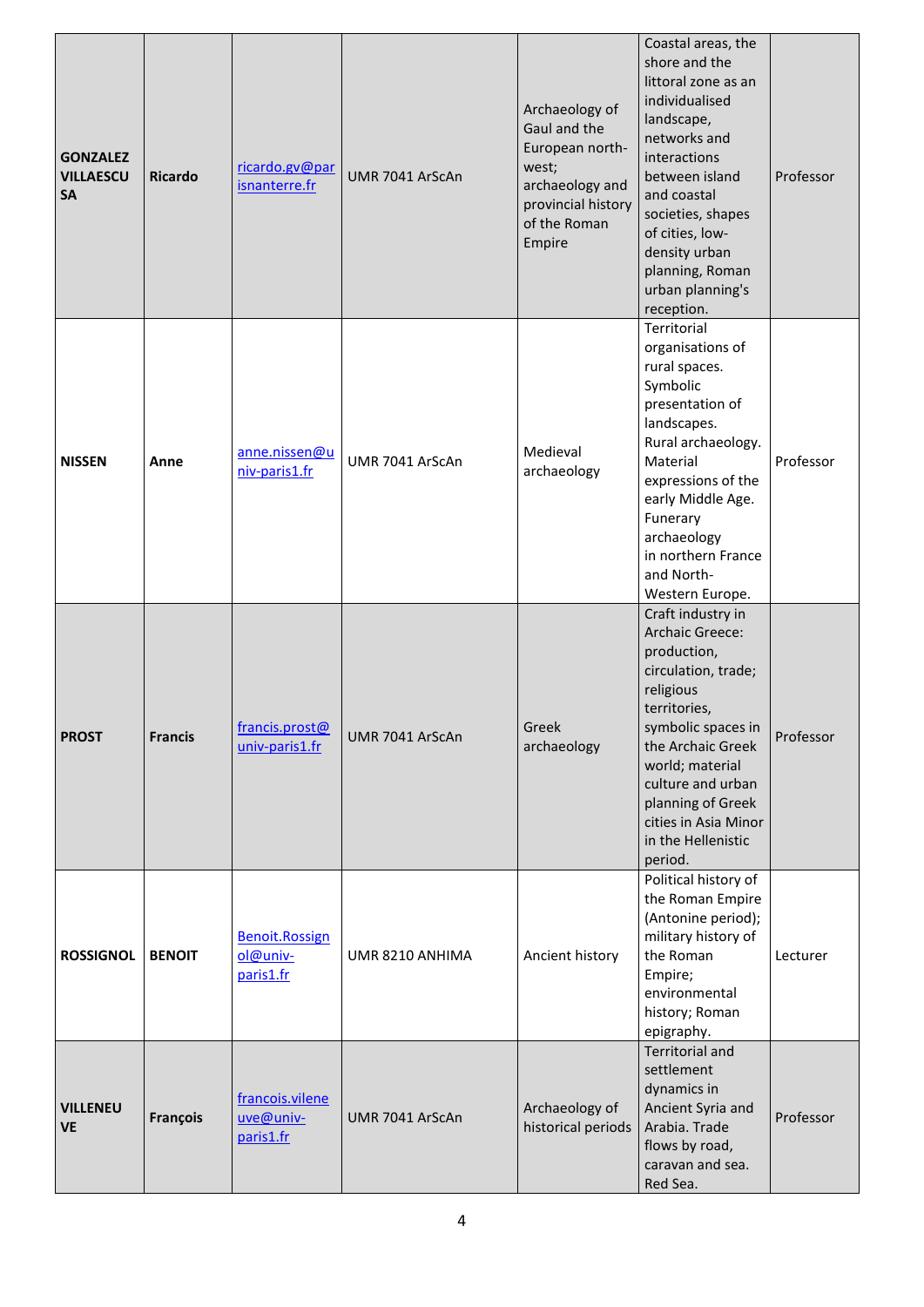### **"Heritage: knowledge and circulations"**

| <b>SURNAME</b>                   | <b>Given name</b> | <b>E-mail address</b>                              | Laboratory          | <b>Discipline</b>          | <b>Research themes</b>                                                                                                                         | <b>Status</b> |
|----------------------------------|-------------------|----------------------------------------------------|---------------------|----------------------------|------------------------------------------------------------------------------------------------------------------------------------------------|---------------|
| <b>COUSIN</b>                    | <b>Saskia</b>     | saskia.cousin@<br>parisdescartes.<br>$\mathsf{fr}$ | UMR 245 CESSMA      | Anthropology               | Legacies, urban<br>studies                                                                                                                     | Lecturer      |
| <b>GOETSCH</b><br><b>EL</b>      | <b>Pascale</b>    | pascale.goetsc<br>hel@gmail.com                    | <b>UMR 8058 CHS</b> | History                    | Intangible heritage,<br>entertainment and<br>recreation,<br>patrimonialization                                                                 | Professor     |
| <b>GRAVARI-</b><br><b>BARBAS</b> | <b>Maria</b>      | maria.gravari-<br>barbas@wanad<br>oo.fr            | EA 7337 EIREST      | Geography/<br>Architecture | Heritage<br>designation; urban<br>heritage and the<br>issues of<br>gentrification,<br>aestheticization and<br>artialisation; World<br>heritage | Professor     |
| <b>MORELLE</b>                   | <b>Marie</b>      | Marie.Morelle<br><b>@univ-paris1.fr</b>            | UMR 8586 Prodig     | Geography                  | Urban studies,<br>alternative legacies,<br>Africa                                                                                              | Lecturer      |
| <b>NATIVEL</b>                   | <b>Didier</b>     | didier.nativel@<br>univ-paris-<br>diderot.fr       | UMR 245 CESSMA      | History                    | Urban studies,<br>cultural and<br>sensorial history,<br>Africa, Indian Ocean                                                                   | Professor     |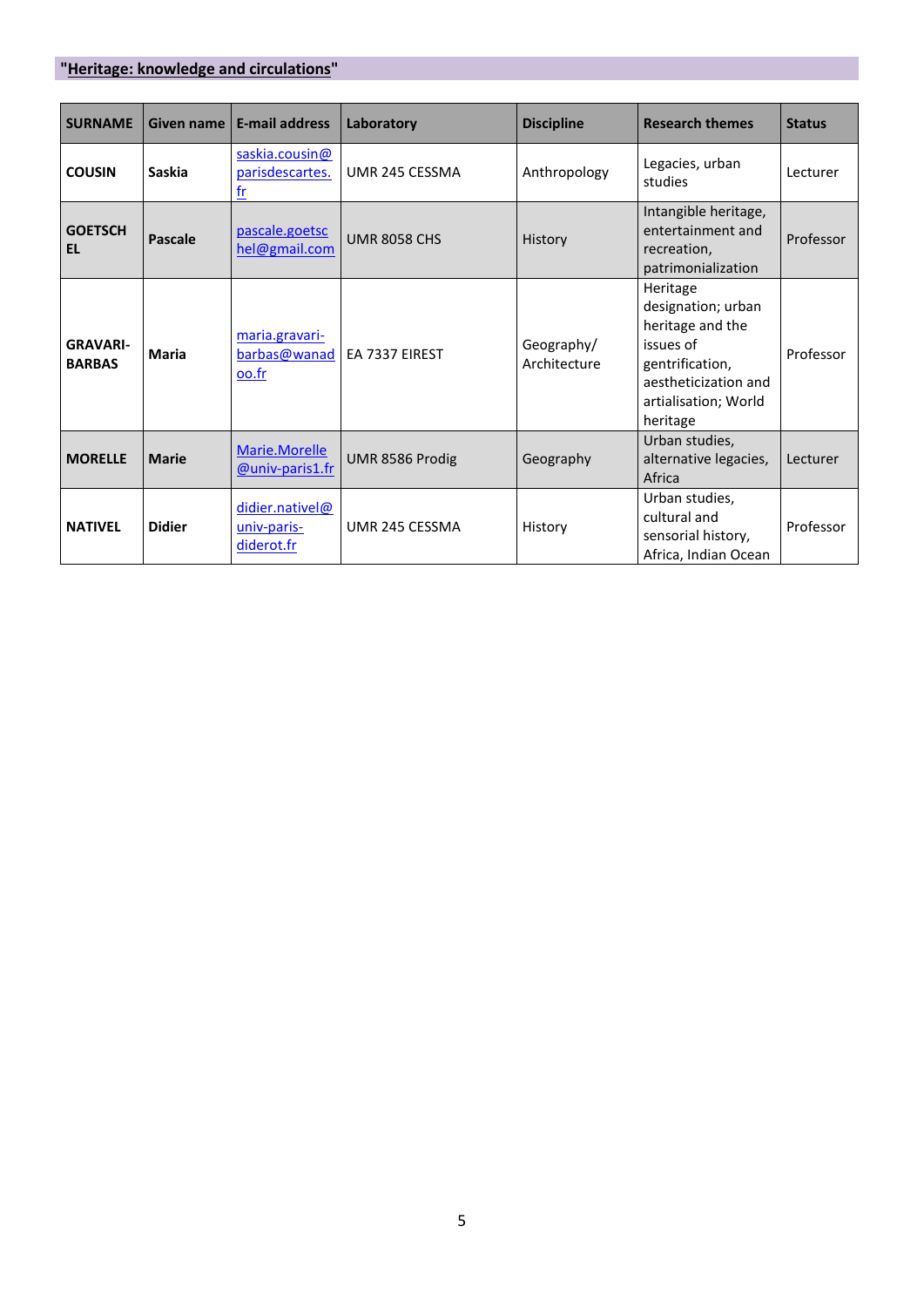#### **Scientific focus area 2** – **"The impacts of environmental changes and risks on biodiversity and societies"**

#### **"Environmental changes and societies in the past"**

| <b>SURNAME</b>                    | Given name    | <b>E-mail address</b>                         | Laboratory          | <b>Discipline</b>            | <b>Research themes</b>                                                                                                                                                                                                                                   | <b>Status</b>        |
|-----------------------------------|---------------|-----------------------------------------------|---------------------|------------------------------|----------------------------------------------------------------------------------------------------------------------------------------------------------------------------------------------------------------------------------------------------------|----------------------|
| <b>ANTOINE</b>                    | <b>Pierre</b> | Pierre.Antoine<br>@lgp.cnrs.fr                | <b>UMR 8591 LGP</b> | Geomorphology,<br>Geoscience | Pleistocene,<br>chronostratigraph<br>y, France                                                                                                                                                                                                           | Senior<br>Researcher |
| <b>BETARD</b>                     | François      | francois.betard<br>@univ-paris-<br>diderot.fr | UMR 8586 Prodig     | Geography                    | Geomorphology,<br>paleoenvironment<br>s, geodiversity,<br>biodiversity                                                                                                                                                                                   | Lecturer             |
| <b>BRIDAULT</b>                   | Anne          | anne.bridault@<br>cnrs.fr                     | UMR 7041 ArScAn     | Prehistory,<br>archeozoology | Large fauna<br>dynamics during<br>the Late Glacial -<br>Holocene<br>transition, hunting<br>economies<br>between -20,000<br>and -6,000 BP;<br>North Western<br>Europe, Southern<br>Levant                                                                 | Senior<br>Researcher |
| <b>DARCQUE</b>                    | <b>Pascal</b> | pascal.darcque<br>@cnrs.fr                    | UMR 7041 ArScAn     | Archaeology                  | Habitat and<br>protohistoric<br>societies in Greece<br>and in the Eastern<br>Mediterranean,<br>Neolithic, Bronze<br>Age                                                                                                                                  | Senior<br>Researcher |
| <b>DARRAS</b>                     | Véronique     | vero.darras@c<br>nrs.fr                       | UMR 8096 ArchAm     | Archaeology                  | Social and<br>economic<br>organisation of<br>stratified agrarian<br>societies in<br>Mesoamerica;<br>Habitat structure,<br>migrations,<br>artisanal<br>productions and<br>identities;<br>technology,<br>circulation,<br>symbolism of lithic<br>materials. | Senior<br>Researcher |
| <b>FONTANA</b>                    | Laure         | laure.fontana<br>@cnrs.fr                     | UMR 7041 ArScAn     | Archaeozoology               | Society-milieu<br>relationship,<br>economy of<br>animal resources,<br>annual nomadism<br>cycles (territories)                                                                                                                                            | Research<br>Fellow   |
| <b>GAUTIER-</b><br><b>COSTARD</b> | Emmanuèle     | Emmanuele.Ga<br>utier@lgp.cnrs.<br>$fr$       | <b>UMR 8591 LGP</b> | Geomorphology,<br>hydrology  | Impacts of<br>environmental<br>changes on fluvial<br>hydrosystems                                                                                                                                                                                        | Professor            |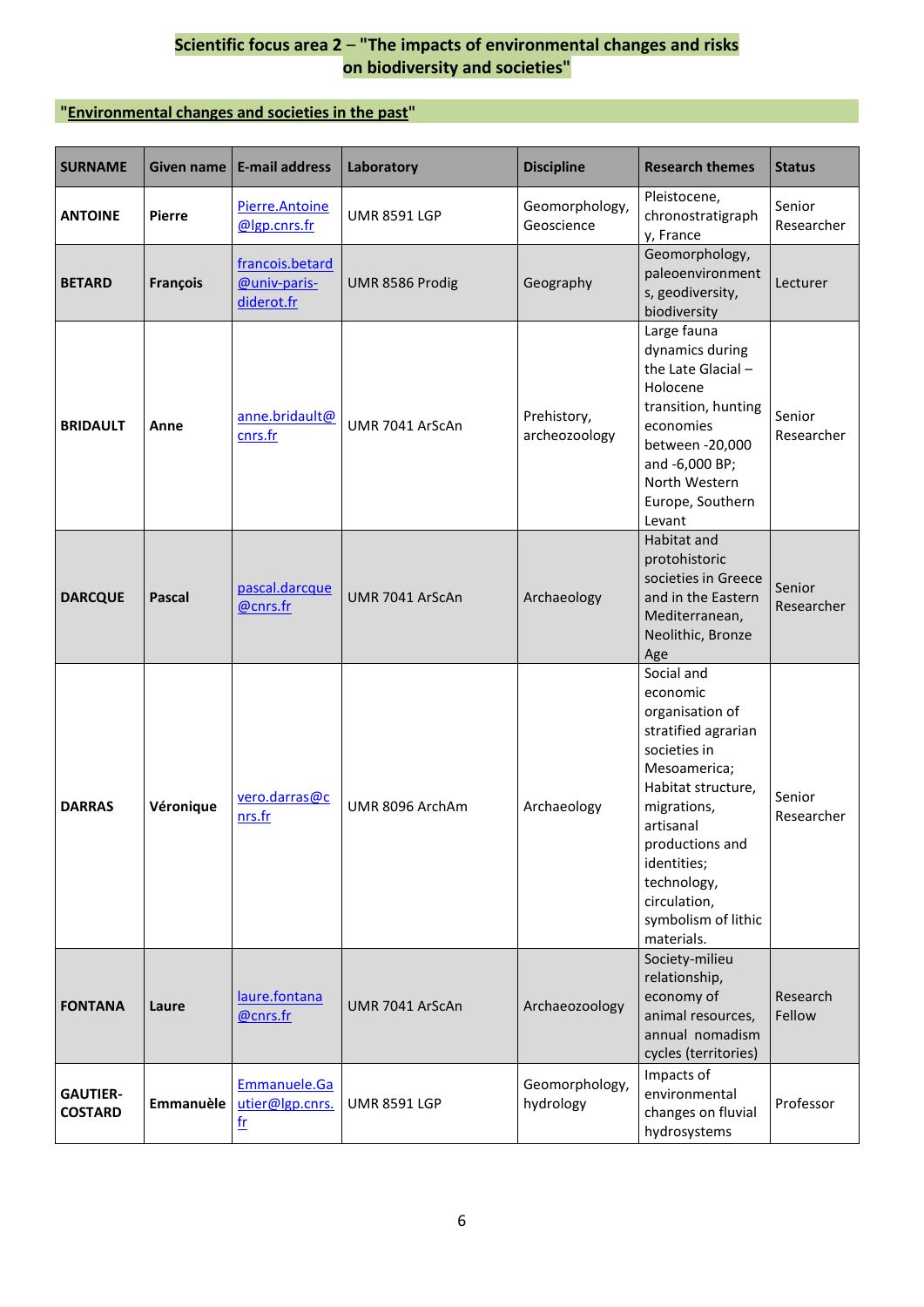| <b>GILIGNY</b>                     | <b>François</b>   | <b>Francois.Gilign</b><br>y@univ-<br>paris1.fr | UMR 8215 Trajectoires | Archaeology                                    | <b>Territories and</b><br>production<br>systems, silex<br>mines, ceramic<br>technology, digital<br>archaeology;<br>Neolithic; Bronze<br>Age                                                                         | Professor            |
|------------------------------------|-------------------|------------------------------------------------|-----------------------|------------------------------------------------|---------------------------------------------------------------------------------------------------------------------------------------------------------------------------------------------------------------------|----------------------|
| <b>LAVIGNE</b>                     | <b>Franck</b>     | franck.lavigne<br>@univ-paris1.fr              | <b>UMR 8591 LGP</b>   | Physical<br>geography                          | Environmental<br>changes and<br>societies of the<br>past in Indonesia,<br>principally<br>Holocene; rapid<br>geomorphic or<br>climatic crises<br>caused by high-<br>intensity natural<br>phenomena                   | Professor            |
| <b>LESPEZ</b>                      | Laurent           | laurent.lespez<br><u>@u-pec.fr</u>             | <b>UMR 8591 LGP</b>   | Geography,<br>Geoarchaeology,<br>Geomorphology | Nature/society<br>interactions,<br>Fluvial systems,<br>Paleoenvironment<br>s, Landscape<br>history, Ecological<br>rehabilitation,<br>Holocene, Upper<br>Pleistocene                                                 | Professor            |
| <b>LIMONDIN-</b><br><b>LOZOUET</b> | <b>Nicole</b>     | Nicole.Limondi<br>n@lgp.cnrs.fr                | <b>UMR 8591 LGP</b>   | Quaternary<br>malacology                       | Pleistocene<br>interglacials<br>Environmental<br>changes and<br>anthropisation in<br>the Holocene<br>Paleobiodiversity                                                                                              | Senior<br>Researcher |
| <b>PASTRE</b>                      | Jean-<br>François | jean-<br>francois.pastre<br>@lgp.cnrs.fr       | <b>UMR 8591 LGP</b>   | Quaternary<br>geoecology                       | Erodo-<br>sedimentary/envir<br>onment mass<br>balances from the<br>Pliocene to the<br>Anthropocene<br>(Massif Central,<br>Paris basin,<br>Anatolia), morpho-<br>stratigraphy,<br>sedimentology,<br>tephrochronology | Senior<br>Researcher |
| <b>PETIT</b>                       | Christophe        | christophe.peti<br>t@univ-<br>paris1.fr        | UMR 7041 ArScAn       | Archaeology,<br>Geoarchaeology                 | Archaeopedology,<br>LiDAR,<br>society/milieu<br>relationship;<br>fluvial socio-<br>ecosystems,<br>territorial dynamic<br>over lengthy time<br>spans                                                                 | Professor            |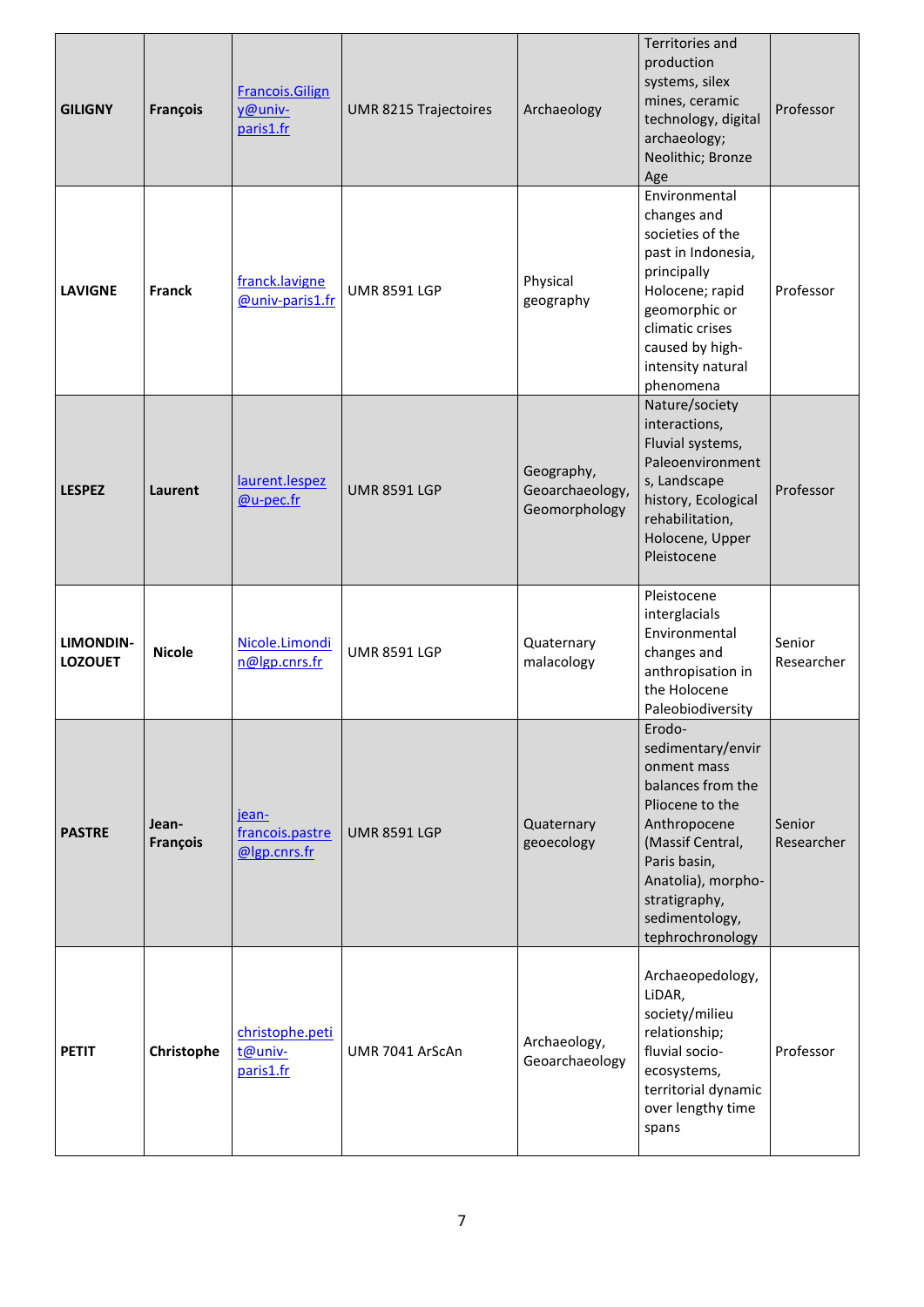| <b>PEREIRA</b> | Grégory        | gregory.pereira<br>@cnrs.fr | UMR 8096 ArchAm | Archaeology | Pre-Colombian<br>settlement of high<br>volcanic fields in<br>the Michoacán,<br>Mexico      | Senior<br>Researcher        |
|----------------|----------------|-----------------------------|-----------------|-------------|--------------------------------------------------------------------------------------------|-----------------------------|
| <b>ROSTAIN</b> | Stéphen        | stephen.rostain<br>@cnrs.fr | UMR 8096 ArchAm | Archaeology | Amazonia, Pre-<br>Colombian<br>cultures. Tropical<br>landscapes.<br>Amerindian<br>agronomy | Senior<br>Researcher        |
| <b>SORIANO</b> | <b>Sylvain</b> | sylvain.soriano<br>@cnrs.fr | UMR 7041 ArScAn | Archaeology | Paleo-settlements,<br>material cultures<br>in the Paleolithic                              | <b>Senior</b><br>Researcher |

### **"(Peri-)glacial environments and the populations' strategies"**

| <b>SURNAME</b>  | Given name     | <b>E-mail address</b>                        | Laboratory          | <b>Discipline</b>                                  | <b>Research themes</b>                                                                               | <b>Status</b>        |
|-----------------|----------------|----------------------------------------------|---------------------|----------------------------------------------------|------------------------------------------------------------------------------------------------------|----------------------|
| <b>ANTOINE</b>  | <b>Pierre</b>  | pierre.antoine<br>@lgp.cnrs.fr               | <b>UMR 8591 LGP</b> | Quaternary<br>geology and<br>paleoenvironme<br>nts | Chronostratigraph<br>y and European<br>paleoenvironment<br>s (loessic and<br>fluviatile mileux)      | Senior<br>Researcher |
| <b>LIMONDIN</b> | <b>Nicole</b>  | nicole.limondin<br>@lgp.cnrs.fr              | <b>UMR 8591 LGP</b> | Quaternary<br>continental<br>malacofaunas          | Continental<br>paleoenviron-<br>ments                                                                | Senior<br>Researcher |
| <b>MERCIER</b>  | <b>Denis</b>   | denis.mercier<br>@sorbonne-<br>universite.fr | <b>UMR 8591 LGP</b> | Geomorphology                                      | Paraglacial<br>geomorphology                                                                         | Professor            |
| <b>MOINE</b>    | <b>Olivier</b> | olivier.moine@<br>lgp.cnrs.fr                | <b>UMR 8591 LGP</b> | Quaternary<br>continental<br>malacofaunas          | Glacial<br>paleoenvironment<br>s in loessic areas                                                    | Research<br>Fellow   |
| <b>VALENTIN</b> | <b>Boris</b>   | boris.valentin<br>@univ-paris1.fr            | UMR 7041 ArScAn     | Paleolithic<br>archaeology                         | Evolution of<br>techniques and<br>societies during<br>the Upper<br>Paleolithic and the<br>Mesolithic | Professor            |

#### **"Environmental normativity in the face of climatic disasters"**

| <b>SURNAME</b>   | <b>Given name</b> | l E-mail address                             | Laboratory            | <b>Discipline</b> | <b>Research themes</b> | <b>Status</b>      |
|------------------|-------------------|----------------------------------------------|-----------------------|-------------------|------------------------|--------------------|
| <b>BAZILLIER</b> | Remi              | remi.bazillier@<br>univ-paris1.fr            | <b>UMR 8174 CES</b>   | Economics         |                        | Professor          |
| <b>BERTRAND</b>  | <b>Elodie</b>     | <b>Elodie.Bertrand</b><br>$@$ univ-paris1.fr | <b>UMR 8103 ISJPS</b> |                   |                        | Research<br>Fellow |
| <b>MANDEL</b>    | Antoine           | Antoine.mande<br>l@univ-<br>paris1.fr        | <b>UMR 8174 CES</b>   | Economics         |                        | Professor          |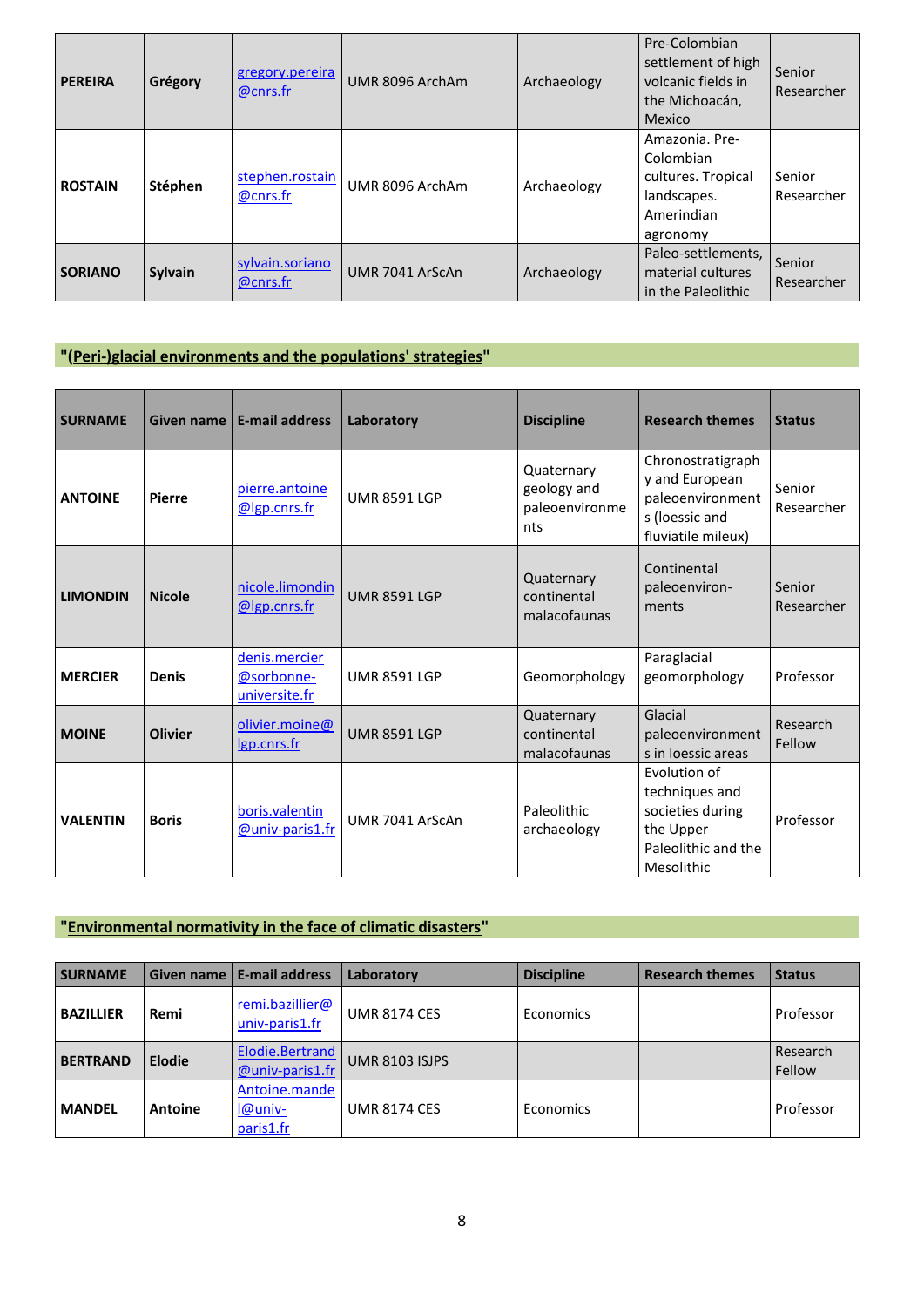| <b>MARTIN-</b><br><b>CHENUT</b> | Kathia          | Kathia.Martin-<br>Chenut@univ-<br>paris1.fr | <b>UMR 8103 ISJPS</b> |           | Research<br>Fellow   |
|---------------------------------|-----------------|---------------------------------------------|-----------------------|-----------|----------------------|
| <b>MAUREL</b>                   | <b>Mathilde</b> | mathilde.maur<br>$el@univ-$<br>paris1.fr    | <b>UMR 8174 CES</b>   | Economics | Senior<br>Researcher |
| <b>PICAVET</b>                  | <b>Emmanuel</b> | Emmanuel.Plca<br>vet@univ-<br>paris1.fr     | <b>UMR 8103 ISJPS</b> |           | Professor            |
| <b>ZUBER</b>                    | Stéphane        | Stephane.zuber<br>@univ-<br>paris.1.fr      | <b>UMR 8174 CES</b>   | Economics | Research<br>Fellow   |

## **"Biodiversity, knowledge, practices and commitments"**

| <b>SURNAME</b>      | <b>Given name</b> | <b>E-mail address</b>                            | Laboratory          | <b>Discipline</b>                 | <b>Research themes</b>                                                                                                    | <b>Status</b>        |
|---------------------|-------------------|--------------------------------------------------|---------------------|-----------------------------------|---------------------------------------------------------------------------------------------------------------------------|----------------------|
| <b>BERTRAND</b>     | Frédéric          | frederic.bertra<br>nd@sorbonne-<br>universite.fr | UMR 8586 Prodig     | Environment and<br>risk geography | Coastal<br>biogepgraphy,<br>coastal<br>geosystems, risks,<br>environmental<br>management,<br>geomatics                    | Professor            |
| <b>BLANC</b>        | <b>Nathalie</b>   | nathali.blanc@<br>wanadoo.fr                     | UMR 7533 LADYSS     |                                   |                                                                                                                           | Senior<br>Researcher |
| <b>GAUTR</b><br>EAU | <b>Pierre</b>     | pierre.gautreau<br>@univ-paris1.fr               | UMR 8586 Prodig     | Geography                         | Political geography<br>of biodiversity,<br>environmental<br>information,<br>environmental<br>regulation of<br>agriculture | Lecturer             |
| <b>MARTY</b>        | <b>Pascal</b>     | pascal.marty@<br>univ-paris1.fr                  | <b>UMR 8591 LGP</b> | Geography                         | Agriculture and<br>biodiversity;<br>conservation<br>geography;<br>ecology and / of<br>landscapes                          | Professor            |
| <b>RAIMOND</b>      | <b>Christine</b>  | craimond@uni<br>v-paris1.fr                      | UMR 8586 Prodig     | Geography                         | Rural areas,<br>environmental<br>management,<br>social networks<br>and biodiversity                                       | Senior<br>Researcher |

## **"Environmental and social dynamics of risk"**

| <b>SURNAME</b>                    |               | Given name   E-mail address               | Laboratory      | <b>Discipline</b> | <b>Research themes</b> | <b>Status</b> |
|-----------------------------------|---------------|-------------------------------------------|-----------------|-------------------|------------------------|---------------|
| <b>ARNAUD-</b><br><b>FASSETTA</b> | <b>Gilles</b> | gilles.arnaud-<br>fassetta@u-<br>paris.fr | UMR 8586 Prodig | Geography         | Hydrological risk      | Professor     |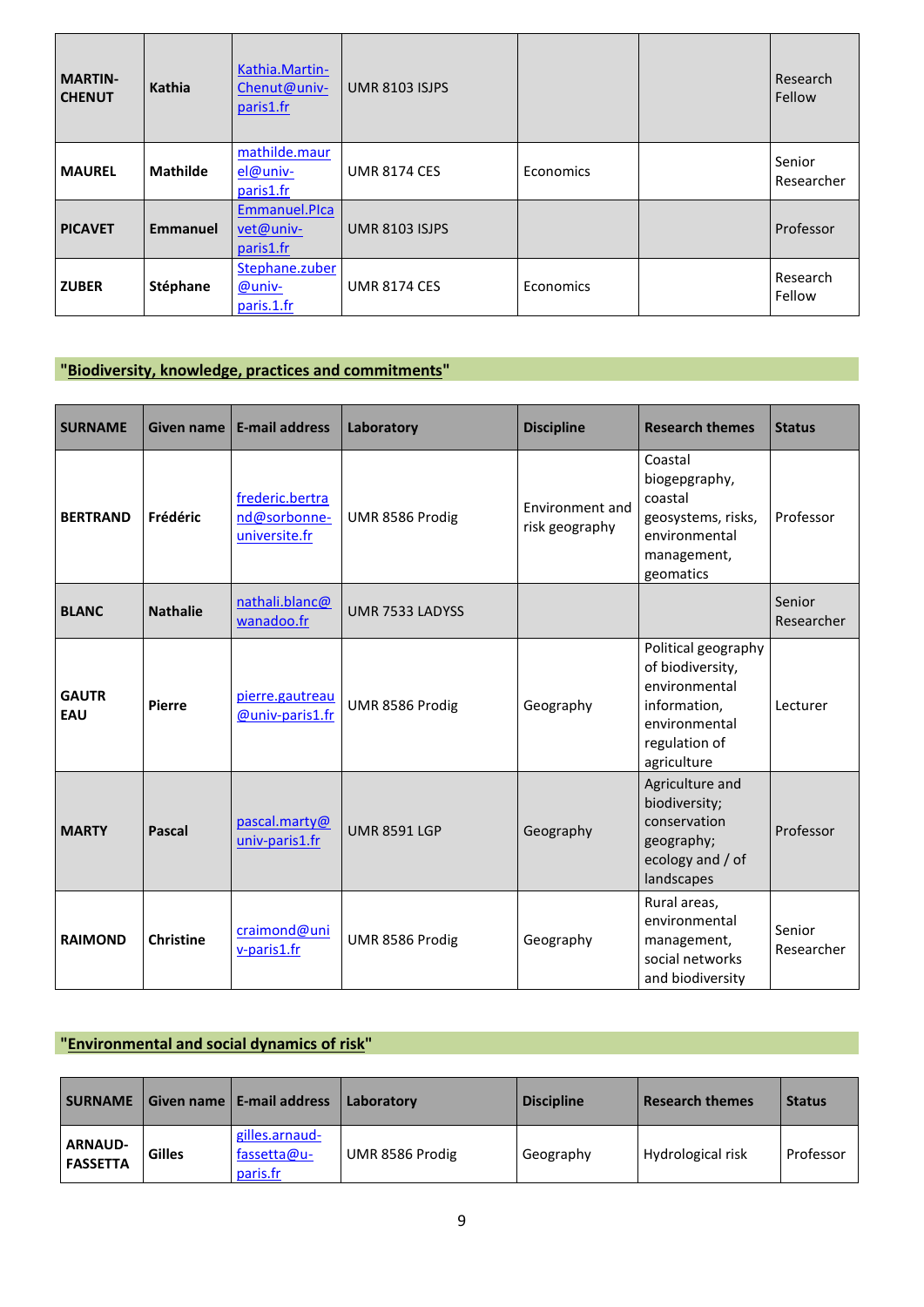| <b>BERTRAND</b>                   | Frederic         | frederic.bertra<br>nd@sorbonne-<br>universite.fr<br>francois.betard | UMR 8586 Prodig               | Environmental<br>and risk<br>geography | Coastal<br>biogeomorphology,<br>Functional approach<br>to coastal<br>geosystems, Risk<br>analysis and<br>management,<br>Environmental<br>management<br>Geomatics<br>Geodiversity,                                                     | Professor                |
|-----------------------------------|------------------|---------------------------------------------------------------------|-------------------------------|----------------------------------------|---------------------------------------------------------------------------------------------------------------------------------------------------------------------------------------------------------------------------------------|--------------------------|
| <b>BETARD</b>                     | François         | @univ-paris-<br>diderot.fr                                          | UMR 8586 Prodig               | Geography                              | biodiversity,<br>heritages, risks                                                                                                                                                                                                     | Lecturer                 |
| <b>DAHECH</b>                     | <b>Salem</b>     | salem.dahech<br>@gmail.com                                          | UMR 8586 Prodig               | Geography,<br>climatology              | urban climate,<br>atmospheric<br>pollution, risk                                                                                                                                                                                      | Professor                |
| <b>DUBOS-</b><br><b>PAILLARD</b>  | <b>Edwige</b>    | edwige.dubos-<br>paillard@univ-<br>paris1.fr                        | UMR 8504 Géographie-<br>cités | Geography                              | Societies'<br>vulnerability to flood<br>risk, risk perception,<br>analysis and<br>modelling of<br>behaviours in<br>disaster situations                                                                                                | Lecturer                 |
| <b>GAUTIER-</b><br><b>COSTARD</b> | <b>Emmanuele</b> | Emmanuele.Ga<br>utier@lgp.cnrs.<br>fr                               | <b>UMR 8591 LGP</b>           | Geography                              | Fluvial dynamics,<br>climate change,<br>flood risk                                                                                                                                                                                    | Professor                |
| <b>GOELDNER</b>                   | Lydie            | Lydie.Goeldner<br>Gianella@univ-<br>paris1.fr                       | <b>UMR 8591 LGP</b>           | Geography                              | Coastal geography,<br>environmental<br>geography, natural<br>hazards                                                                                                                                                                  | Professor                |
| <b>HELLEQU</b><br>IN              | Anne peggy       | ap.hellequin@<br>parisnanterre.f                                    | UMR 7533 LADYSS               | Geography                              | Environmental risks,<br>nuisances, spatial<br>representations                                                                                                                                                                         | Professor                |
| <b>JOMELLI</b>                    | <b>Vincent</b>   | vincent.jomelli<br>@lgp.cnrs.fr                                     | <b>UMR 8591 LGP</b>           | Geomorphology                          | Cryosphere                                                                                                                                                                                                                            | Senior<br>Researche<br>r |
| <b>LAVIE</b>                      | <b>Emilie</b>    | emilie.lavie@u<br>niv-paris-<br>diderot.fr                          | UMR 8586 Prodig               | Geography                              | Water, oasis,<br>irrigation,<br>globalisation                                                                                                                                                                                         | Lecturer                 |
| <b>LAVIGNE</b>                    | <b>Franck</b>    | franck.lavigne<br><b>@univparis1.fr</b>                             | <b>UMR 8591 LGP</b>           | Physical and risk<br>geography         | Volcanic<br>geomorphology,<br>tsunamis, natural<br>hazards and<br>disasters                                                                                                                                                           | Professor                |
| <b>LESPEZ</b>                     | Laurent          | laurent.lespez<br>@lgp.cnrs.fr                                      | <b>UMR 8591 LGP</b>           | Geography                              | Long-term<br>landscape and<br>environmental<br>dynamics,<br>geomorphology,<br>fluvial system,<br>ecological<br>rehabilitation,<br>sustainable<br>development, fluvial<br>and coastal risks,<br>urban<br>environments, rural<br>spaces | Professor                |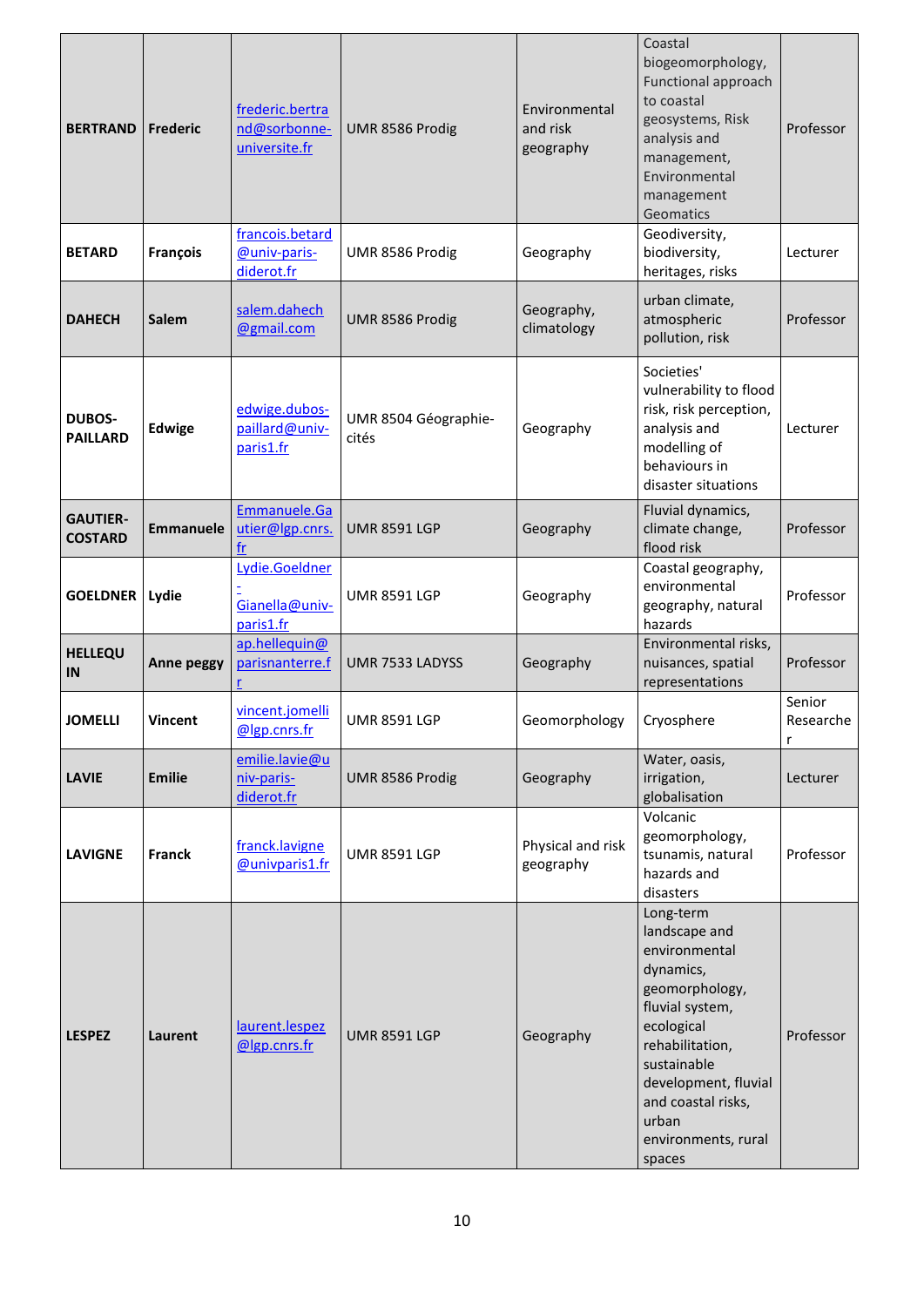| <b>METZGER</b>  | Pascale       | pascale.metzge<br>r@ird.fr                | UMR 8586 Prodig               | Geography,<br>sociology | city political public<br>risks prevention<br>crisis                                                                                                                                                                | Research<br>Fellow |
|-----------------|---------------|-------------------------------------------|-------------------------------|-------------------------|--------------------------------------------------------------------------------------------------------------------------------------------------------------------------------------------------------------------|--------------------|
| <b>REGHEZZA</b> | <b>Magali</b> | magali.reghezz<br>a@ens.fr                | <b>UMR 8591 LGP</b>           | Geography               | Natural hazards,<br>vulnerability,<br>resilience,<br>adaptation,<br>uncertainty, global<br>changes                                                                                                                 | Lecturer           |
| <b>RUFAT</b>    | Samuel        | samuel.rufat@<br>u-cergy.fr               | UMR 8504 Géographie-<br>cités | Geography               | Risks, large cities,<br>adaptation,<br>representations                                                                                                                                                             | Lecturer           |
| <b>SIERRA</b>   | <b>Alexis</b> | a.alexis.sierra<br>@gmail.com             | UMR 8586 Prodig               | Geography               | <b>Risks and risk</b><br>management, crises<br>in cities, urban<br>environment, urban<br>fringes                                                                                                                   | Lecturer           |
| <b>TAGLIONI</b> | François      | francois.taglion<br>i@univ-<br>reunion.fr | UMR 8586 Prodig               | Geography               | Health risk and<br>shark risk                                                                                                                                                                                      | Professor          |
| <b>VALLÉE</b>   | Julie         | julie.vallee@pa<br>risgeo.cnrs.fr         | UMR 8504 Géographie-<br>cités | Geography               | Social inequalities,<br>district effects, daily<br>mobility,<br>segregation, access<br>to urban resources,<br>territorialisation of<br>public action,<br>priority geography,<br>health and access to<br>healthcare | Research<br>Fellow |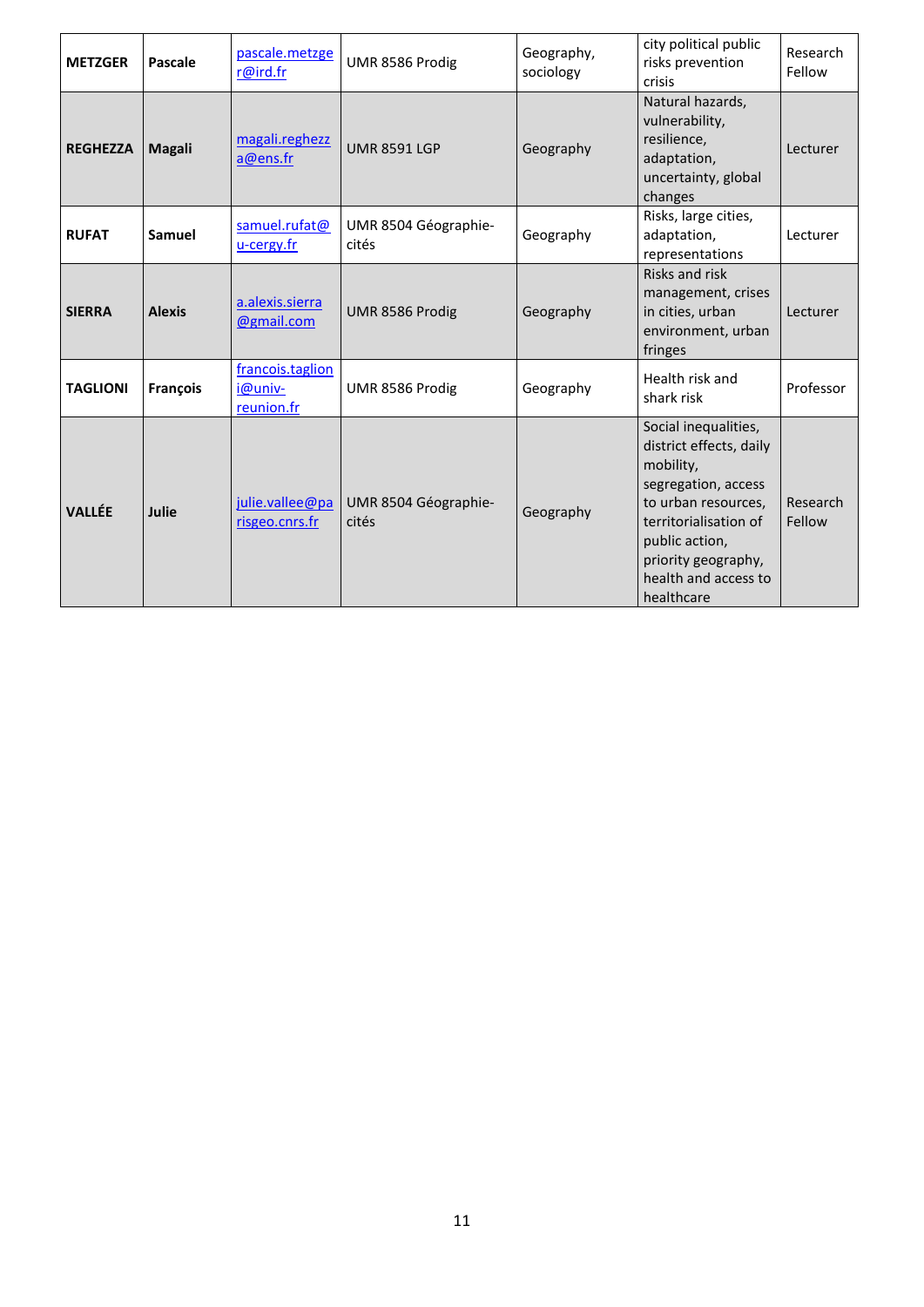# **Scientific focus area 3 – "Mobilities, exchanges and migrations"**

### **"Metropolisation and rural spaces: North/South comparisons"**

| <b>SURNAME</b>                | <b>Given name</b> | <b>E-mail address</b>                    | Laboratory      | <b>Discipline</b> | <b>Research themes</b>                                                                                                                     | <b>Status</b>            |
|-------------------------------|-------------------|------------------------------------------|-----------------|-------------------|--------------------------------------------------------------------------------------------------------------------------------------------|--------------------------|
| <b>ALEXAND</b><br><b>RE</b>   | Frédéric          | alexandre@uni<br>v-paris13.fr            | EA 7338 Pléjade | Geography         | City and<br>environment,<br>fringes, landscapes                                                                                            | Professor                |
| <b>DEVIENNE</b>               | Sophie            | sophie.devienn<br>e@agropariste<br>ch.fr | UMR 8586 Prodig | Agronomy          | Agricultural<br>development,<br>agricultural policy,<br>comparative<br>agriculture                                                         | Professor                |
| <b>GANA</b>                   | Alia              | alia gana@yah<br>oo.fr                   | UMR 7533 LADYSS | Sociology         | Globalisation and<br>development,<br>democracy and<br>territories, electoral<br>processes and<br>political transitions<br>in North America | Senior<br>Researche<br>r |
| <b>MAGRIN</b>                 | Géraud            | Geraud.Magrin<br>@univ-paris1.fr         | UMR 8586 Prodig | Geography         | Resource, energy,<br>development                                                                                                           | Professor                |
| <b>MESCLIER</b>               | Évelyne           | evelyne.mescli<br>er@ird.fr              | UMR 8586 Prodig | Geography         | Outskirts, land,<br>globalisation,<br>agriculture                                                                                          | Senior<br>Researche<br>r |
| <b>POULOT</b>                 | <b>Monique</b>    | mpoulotmorea<br>u@parisnanter<br>re.fr   | UMR 7218 LAVUE  | Geography         | Agricultures, peri-<br>urban, agri-urban                                                                                                   | Professor                |
| <b>REDON</b>                  | <b>Marie</b>      | mredon@yaho<br>o.com                     | EA 7338 Pléiade | Geography         | Islands, insularity,<br>borders,<br>discontinuity,<br>gambling                                                                             | Lecturer                 |
| <b>YAPI-</b><br><b>DIAHOU</b> | <b>Alphonse</b>   | ayapi-<br>diahou@univ-<br>paris8.fr      | UMR 7533 LADYSS | Geography         | Decentralisation,<br>development, land-<br>use policies                                                                                    | Professor                |

### **"Mobilities and spatialities"**

| <b>SURNAME</b> | Given name      | <b>E-mail address</b>                                      | Laboratory                    | <b>Discipline</b> | <b>Research themes</b>                                                                   | <b>Status</b>        |
|----------------|-----------------|------------------------------------------------------------|-------------------------------|-------------------|------------------------------------------------------------------------------------------|----------------------|
| <b>CATTAN</b>  | <b>Nadine</b>   | nadine.cattan<br>@parisgeo.cnrs<br><u>.fr</u>              | UMR 8504 Géographie-<br>cités | Geography         | Mobility, city,<br>gender,<br>territoriality,<br>relational<br>approach, public<br>space | Senior<br>Researcher |
| <b>DIDELON</b> | <b>Clarisse</b> | Clarisse.didelo<br><u>n-</u><br>loiseau@univ-<br>paris1.fr | UMR 8504 Géographie-<br>cités | Geography         | World,<br>globalisation,<br>(world) regions,<br>representations                          | <b>Professor</b>     |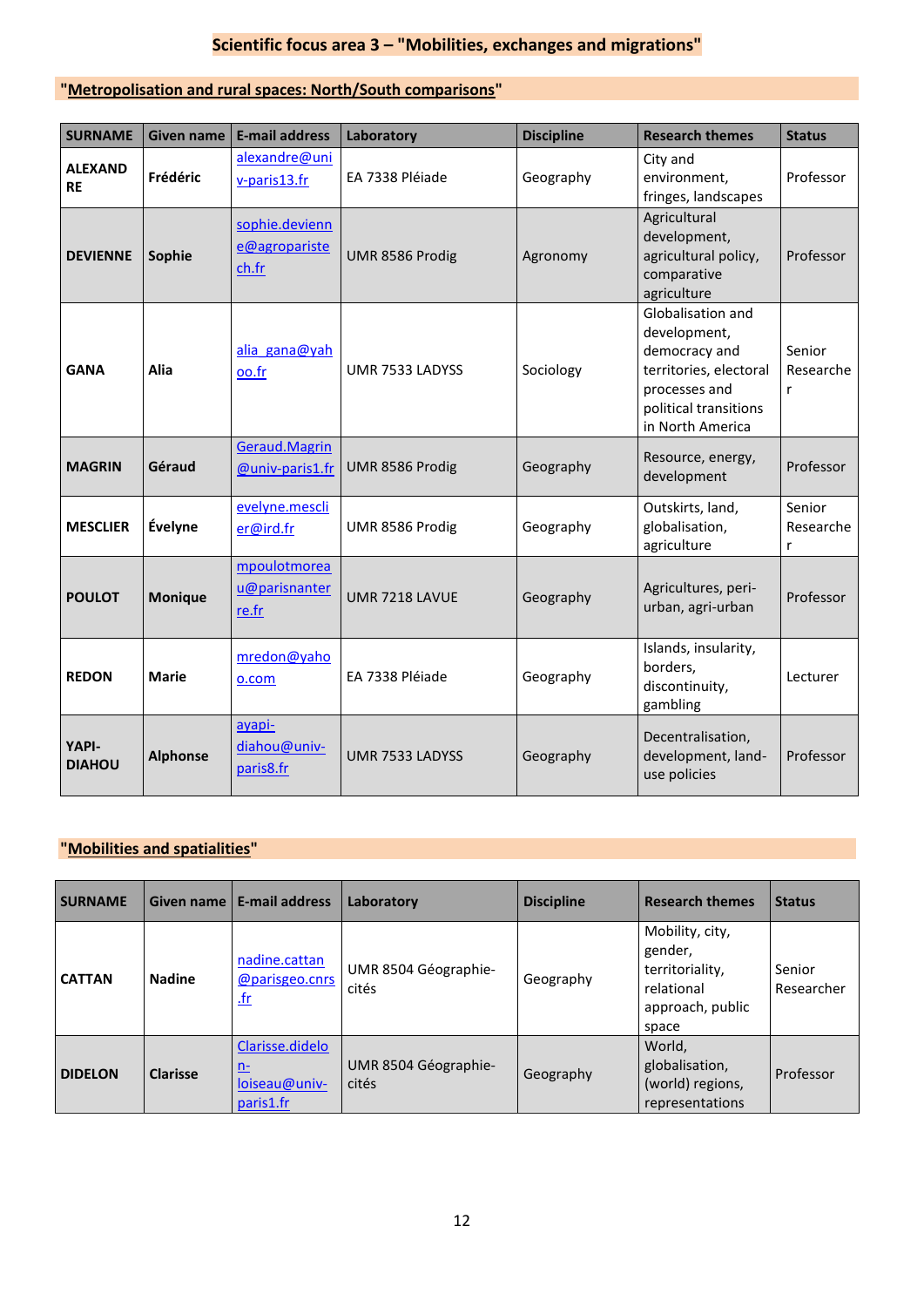| <b>FARET</b>                         | Laurent        | faret@univ-<br>paris-diderot.fr                   | UMR 245 CESSMA                | Geography | International<br>migration,<br>migration<br>networks,<br>migrants and<br>Southern cities,<br>transit migration,<br>spatialities,<br>borders                        | Professor          |
|--------------------------------------|----------------|---------------------------------------------------|-------------------------------|-----------|--------------------------------------------------------------------------------------------------------------------------------------------------------------------|--------------------|
| <b>FARGES</b>                        | <b>Patrick</b> | patrick.farges<br>@eila.univ-<br>paris-diderot.fr | <b>EA 337 ICT</b>             | History   | Socio-history of<br>migrations and<br>post-migrations;<br>History of gender<br>and masculinities,<br>Jewish history,<br>German history                             | Professor          |
| <b>FLEURY</b>                        | Antoine        | afleury@parisg<br>eo.cnrs.fr                      | UMR 8504 Géographie-<br>cités | Geography | Public spaces,<br>commerce and<br>mobilities, from<br>the viewpoint of<br>city-dwellers'<br>practices or public<br>policies                                        | Research<br>Fellow |
| <b>RICHARD</b>                       | Yann           | Yann.Richard@<br>univ-paris1.fr                   | UMR 8586 Prodig               | Geography | Geopolitics of<br>networks                                                                                                                                         | Professor          |
| <b>SCHMOLL</b>                       | Camille        | camilleschmoll<br>@yahoo.fr                       | UMR 8504 Géographie-<br>cités | Geography | Gender,<br>generation and<br>family, Asylum and<br>exile, Migration<br>policies, intra-<br>European<br>mobilities,<br>transnationalism,<br>circulation,<br>borders | Lecturer           |
| <b>VACCHIANI-</b><br><b>MARCUZZO</b> | <b>Céline</b>  | vacchiani@pari<br>sgeo.cnrs.fr                    | UMR 8504 Géographie-<br>cités | Geography | Urban studies,<br>economic<br>trajectories,<br>mobilities                                                                                                          | Lecturer           |
| <b>VALLEE</b>                        | Julie          | Julie.vallee@pa<br>risgeo.cnrs.fr                 | UMR 8504 Géographie-<br>cités | Geography | Daily, location<br>effects, socio-<br>spatial segregation                                                                                                          | Research<br>Fellow |

### **"Cultural territories and circulations of ancient societies"**

| <b>SURNAME</b>                |                 | Given name   E-mail address                 | Laboratory            | <b>Discipline</b>          | <b>Research themes</b>                                                         | <b>Status</b> |
|-------------------------------|-----------------|---------------------------------------------|-----------------------|----------------------------|--------------------------------------------------------------------------------|---------------|
| <b>BOSTYN</b>                 | Françoise       | francoise.bosty<br>n@univ-<br>paris1.fr     | UMR 8215 Trajectoires | Lithic technology          | Circulation of raw<br>materials, early<br><b>Neolithic</b>                     | Professor     |
| <b>CHRISTENS</b><br><b>EN</b> | <b>Marianne</b> | marianne.christ<br>ensen@univ-<br>paris1.fr | UMR 7041 ArScAn       | Prehistoric<br>archaeology | Bone tools,<br>technology,<br>maritime and<br>terrestrial hunter-<br>gatherers | Lecturer      |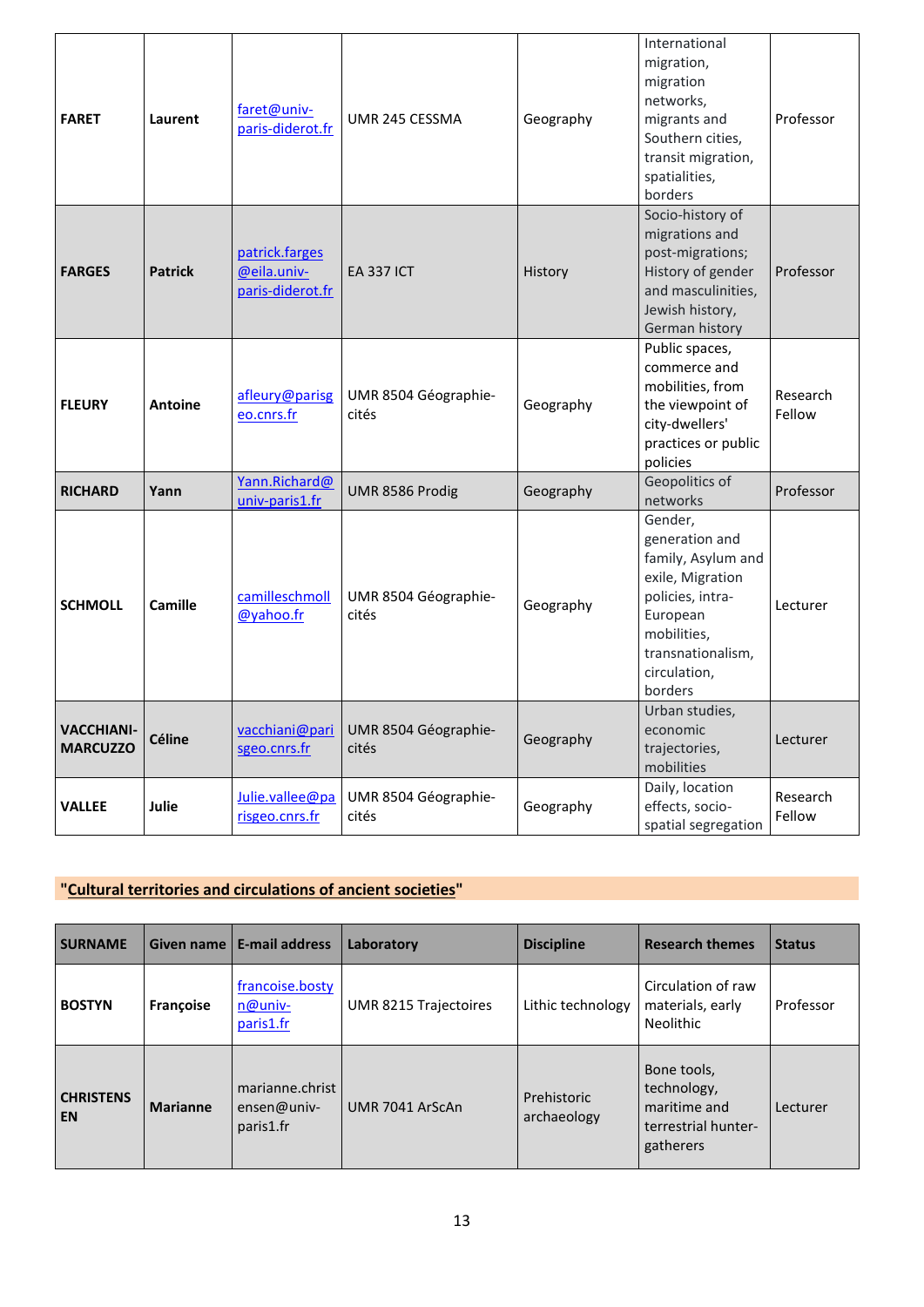| <b>DARRAS</b>   | Véronique       | veronique.darr<br>as@cnrs.fr                   | UMR 8096 ArchAm              | Archaeology                                 | <b>Tres Mezquites</b><br>Project:<br>archaeology of the<br>Lerma alluvial<br>plain (Mexico)                                                     | Senior<br>Researcher |
|-----------------|-----------------|------------------------------------------------|------------------------------|---------------------------------------------|-------------------------------------------------------------------------------------------------------------------------------------------------|----------------------|
| <b>DUPLOUY</b>  | <b>Alain</b>    | Alain.Duplouy<br>@univ-paris1.fr               | UMR 8215 Trajectoires        | Protohistory /<br>Ancient history           | Archaeology of<br>ancient Greek<br>cities (10th - 6th<br>century BC)                                                                            | Lecturer             |
| <b>FAUGERE</b>  | <b>Brigitte</b> | brigittefaugere<br>@yahoo.com.<br><b>mx</b>    | UMR 8096 ArchAm              | Archaeology                                 | Tigre-Lerma<br>Project:<br>circulations and<br>territories in the<br><b>Tigris and Lerma</b><br>(Mexico) river<br>valleys: 500 BC<br>and 600 AD | Professor            |
| <b>GILIGNY</b>  | <b>François</b> | <b>Francois.Gilign</b><br>y@univ-<br>paris1.fr | <b>UMR 8215 Trajectoires</b> | Ceramography /<br>Statistical<br>approach   | <b>Territories and</b><br>production<br>systems, silex<br>mines, ceramic<br>technology, digital<br>archaeology;<br>Neolithic; Bronze<br>Age     | Professor            |
| <b>PEREIRA</b>  | Grégory         | gregory.pereira<br>@cnrs.fr                    | UMR 8096 ArchAm              | Funerary<br>archaeology                     | Uacusecha<br>Project: mobilities<br>and settlement<br>systems in the<br>high volcanic fields<br>of Michoacán<br>(Mexico): 500-<br>1500 AD       | Senior<br>Researcher |
| <b>VALENTIN</b> | Frédérique      | frederique.vale<br>ntin@cnrs.fr                | UMR 7041 ArScAn              | Paleobiology and<br>funerary<br>archaeology | Trade and<br>migration in<br>Oceania                                                                                                            | Research<br>Fellow   |
| VALENTIN        | <b>Boris</b>    | boris.valentin<br>@univ-paris1.fr              | UMR 7041 ArScAn              | Prehistoric<br>archaeology                  | Prehistoric art,<br>lithic technology                                                                                                           | Professor            |

### **"Perspectives on networks, infrastructures and services"**

| <b>SURNAME</b>                | Given name     | <b>E-mail address</b>                     | Laboratory                    | <b>Discipline</b>              | <b>Research themes</b>                      | <b>Status</b>        |
|-------------------------------|----------------|-------------------------------------------|-------------------------------|--------------------------------|---------------------------------------------|----------------------|
| <b>AVELINE</b>                | <b>Natacha</b> | aveline@jp.cnr<br><u>s.fr</u>             | UMR 8504 Géographie-<br>cités | Geography,<br>urban planning   | Land and property<br>issues                 | Senior<br>Researcher |
| <b>BARLES</b>                 | <b>Sabine</b>  | sabine.barles@<br>univ-paris1.fr          | UMR 8504 Géographie-<br>cités | Development,<br>urban planning | Urban<br>metabolism,<br>territorial ecology | Professor            |
| <b>BRETAGNO</b><br><b>LLE</b> | Anne           | anne.bretagnol<br>le@parisgeo.cn<br>rs.fr | UMR 8504 Géographie-<br>cités | Geography                      | Cities, networks,<br>territories            | Professor            |
| <b>DEBRIE</b>                 | Jean           | Jean.debrie@u<br>niv-paris 1.fr           | UMR 8504 Géographie-<br>cités | Development,<br>urban planning | Transport,<br>mobility, public<br>action    | Professor            |
| <b>LOMBARD</b>                | Jérôme         | jerome.lombar<br>d@ird.fr                 | UMR 8586 Prodig               | Geography                      | Transport,<br>mobilities,<br>development    | Senior<br>Researcher |
| <b>RICHARD</b>                | Yann           | Yann.richard@<br>univ-paris1.fr           | UMR 8586 Prodig               | Geography                      | Geopolitics of<br>networks                  | Professor            |